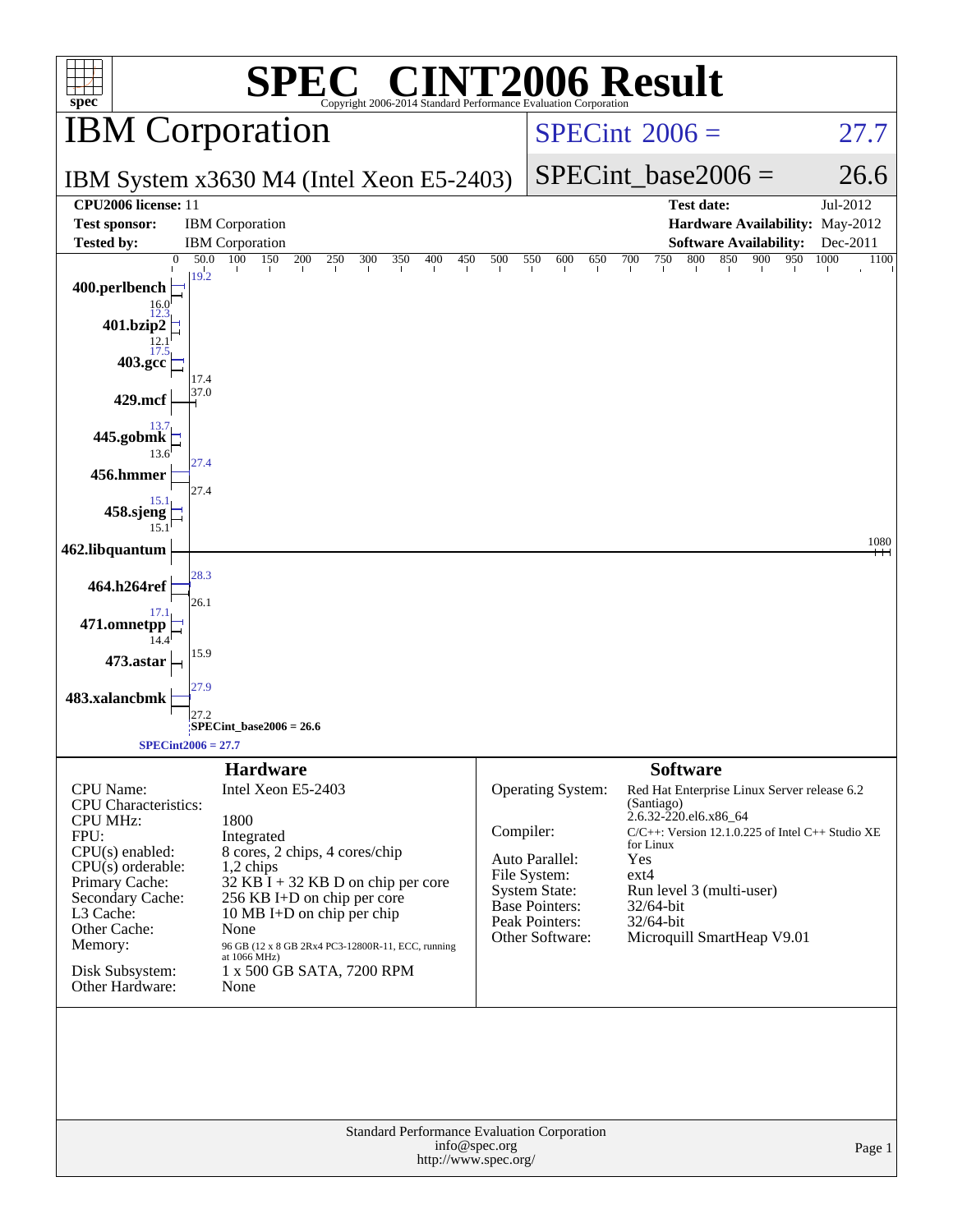

# **[SPEC CINT2006 Result](http://www.spec.org/auto/cpu2006/Docs/result-fields.html#SPECCINT2006Result)**

# IBM Corporation

## $SPECint2006 = 27.7$  $SPECint2006 = 27.7$

IBM System x3630 M4 (Intel Xeon E5-2403)

 $SPECTnt\_base2006 = 26.6$ 

### **[CPU2006 license:](http://www.spec.org/auto/cpu2006/Docs/result-fields.html#CPU2006license)** 11 **[Test date:](http://www.spec.org/auto/cpu2006/Docs/result-fields.html#Testdate)** Jul-2012

**[Test sponsor:](http://www.spec.org/auto/cpu2006/Docs/result-fields.html#Testsponsor)** IBM Corporation **[Hardware Availability:](http://www.spec.org/auto/cpu2006/Docs/result-fields.html#HardwareAvailability)** May-2012 **[Tested by:](http://www.spec.org/auto/cpu2006/Docs/result-fields.html#Testedby)** IBM Corporation **[Software Availability:](http://www.spec.org/auto/cpu2006/Docs/result-fields.html#SoftwareAvailability)** Dec-2011

### **[Results Table](http://www.spec.org/auto/cpu2006/Docs/result-fields.html#ResultsTable)**

|                         | <b>Base</b>                                                                                              |       |                |       |                |       | <b>Peak</b>    |              |                |              |                |              |
|-------------------------|----------------------------------------------------------------------------------------------------------|-------|----------------|-------|----------------|-------|----------------|--------------|----------------|--------------|----------------|--------------|
| <b>Benchmark</b>        | <b>Seconds</b>                                                                                           | Ratio | <b>Seconds</b> | Ratio | <b>Seconds</b> | Ratio | <b>Seconds</b> | <b>Ratio</b> | <b>Seconds</b> | <b>Ratio</b> | <b>Seconds</b> | <b>Ratio</b> |
| $ 400.\text{perlbench}$ | 613                                                                                                      | 16.0  | 610            | 16.0  | 610            | 16.0  | 511            | 19.1         | 510            | 19.2         | 509            | 19.2         |
| 401.bzip2               | 799                                                                                                      | 12.1  | 798            | 12.1  | 799            | 12.1  | 784            | 12.3         | 783            | 12.3         | 784            | 12.3         |
| $403.\text{gcc}$        | 463                                                                                                      | 17.4  | 464            | 17.4  | 463            | 17.4  | 459            | 17.5         | 459            | 17.5         | 459            | 17.5         |
| $429$ .mcf              | 247                                                                                                      | 37.0  | 249            | 36.6  | 246            | 37.0  | 247            | 37.0         | 249            | 36.6         | 246            | 37.0         |
| $445$ .gobmk            | 773                                                                                                      | 13.6  | 773            | 13.6  | 774            | 13.6  | 768            | 13.7         | 768            | 13.7         | 768            | 13.7         |
| $456.$ hmmer            | 341                                                                                                      | 27.4  | 341            | 27.4  | 340            | 27.4  | 340            | 27.4         | 340            | 27.4         | 340            | 27.4         |
| $458$ .sjeng            | 804                                                                                                      | 15.1  | 804            | 15.1  | 804            | 15.1  | 802            | 15.1         | 802            | 15.1         | 802            | 15.1         |
| 462.libquantum          | 19.3                                                                                                     | 1070  | 19.1           | 1080  | 18.9           | 1100  | 19.3           | 1070         | 19.1           | 1080         | 18.9           | 1100         |
| 464.h264ref             | 853                                                                                                      | 26.0  | 845            | 26.2  | 848            | 26.1  | 783            | 28.3         | 782            | 28.3         | 784            | 28.2         |
| 471.omnetpp             | 431                                                                                                      | 14.5  | 437            | 14.3  | 433            | 14.4  | 365            | 17.1         | 365            | 17.1         | 365            | 17.1         |
| $473$ . astar           | 442                                                                                                      | 15.9  | 441            | 15.9  | 445            | 15.8  | 442            | 15.9         | 441            | 15.9         | 445            | 15.8         |
| 483.xalancbmk           | 253                                                                                                      | 27.3  | 253            | 27.2  | 254            | 27.2  | 248            | 27.9         | 248            | 27.9         | 247            | 27.9         |
|                         | Results appear in the order in which they were run. Bold underlined text indicates a median measurement. |       |                |       |                |       |                |              |                |              |                |              |

### **[Operating System Notes](http://www.spec.org/auto/cpu2006/Docs/result-fields.html#OperatingSystemNotes)**

 Stack size set to unlimited using "ulimit -s unlimited" Zone reclaim mode enabled with: echo 1 > /proc/sys/vm/zone\_reclaim\_mode

## **[Platform Notes](http://www.spec.org/auto/cpu2006/Docs/result-fields.html#PlatformNotes)**

Standard Performance Evaluation Corporation BIOS setting: Operating Mode set to Maximum Performance Sysinfo program /home/SPECcpu-v1.2/config/sysinfo.rev6800 \$Rev: 6800 \$ \$Date:: 2011-10-11 #\$ 6f2ebdff5032aaa42e583f96b07f99d3 running on x3630m4-rhel62 Sat Jul 21 15:09:52 2012 This section contains SUT (System Under Test) info as seen by some common utilities. To remove or add to this section, see: <http://www.spec.org/cpu2006/Docs/config.html#sysinfo> From /proc/cpuinfo model name : Intel(R) Xeon(R) CPU E5-2403 0 @ 1.80GHz 2 "physical id"s (chips) 8 "processors" cores, siblings (Caution: counting these is hw and system dependent. The following excerpts from /proc/cpuinfo might not be reliable. Use with caution.) cpu cores : 4 siblings : 4 physical 0: cores 0 1 2 3 physical 1: cores 0 1 2 3 Continued on next page

[info@spec.org](mailto:info@spec.org) <http://www.spec.org/>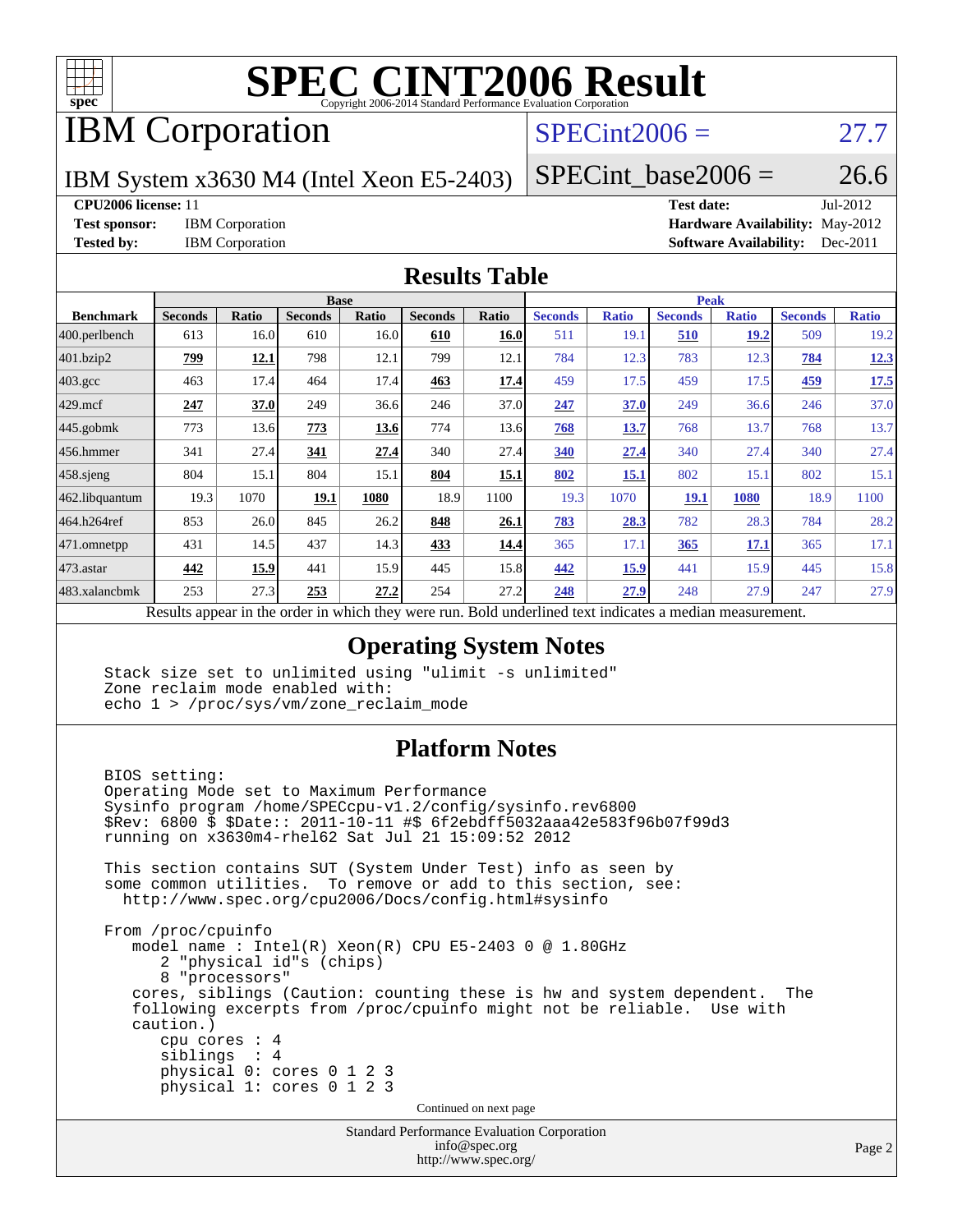

# **[SPEC CINT2006 Result](http://www.spec.org/auto/cpu2006/Docs/result-fields.html#SPECCINT2006Result)**

IBM Corporation

 $SPECint2006 = 27.7$  $SPECint2006 = 27.7$ 

IBM System x3630 M4 (Intel Xeon E5-2403)

SPECint base2006 =  $26.6$ 

**[Test sponsor:](http://www.spec.org/auto/cpu2006/Docs/result-fields.html#Testsponsor)** IBM Corporation **[Hardware Availability:](http://www.spec.org/auto/cpu2006/Docs/result-fields.html#HardwareAvailability)** May-2012

**[CPU2006 license:](http://www.spec.org/auto/cpu2006/Docs/result-fields.html#CPU2006license)** 11 **[Test date:](http://www.spec.org/auto/cpu2006/Docs/result-fields.html#Testdate)** Jul-2012 **[Tested by:](http://www.spec.org/auto/cpu2006/Docs/result-fields.html#Testedby)** IBM Corporation **[Software Availability:](http://www.spec.org/auto/cpu2006/Docs/result-fields.html#SoftwareAvailability)** Dec-2011

### **[Platform Notes \(Continued\)](http://www.spec.org/auto/cpu2006/Docs/result-fields.html#PlatformNotes)**

cache size : 10240 KB

 From /proc/meminfo MemTotal: 99044920 kB HugePages\_Total: 0<br>Hugepagesize: 2048 kB Hugepagesize:

 /usr/bin/lsb\_release -d Red Hat Enterprise Linux Server release 6.2 (Santiago)

From /etc/\*release\* /etc/\*version\*

 redhat-release: Red Hat Enterprise Linux Server release 6.2 (Santiago) system-release: Red Hat Enterprise Linux Server release 6.2 (Santiago) system-release-cpe: cpe:/o:redhat:enterprise\_linux:6server:ga:server

uname -a:

 Linux x3630m4-rhel62 2.6.32-220.el6.x86\_64 #1 SMP Wed Nov 9 08:03:13 EST 2011 x86\_64 x86\_64 x86\_64 GNU/Linux

run-level 3 Jul 20 12:26

SPEC is set to: /home/SPECcpu-v1.2<br>Filesystem Type Size Use Type Size Used Avail Use% Mounted on /dev/mapper/vg\_x3630m4rhel62-lv\_home ext4 383G 21G 343G 6% /home

 Additional information from dmidecode: Memory: 12x Samsung M393B1K70DH0-CK0 8 GB 1066 MHz 2 rank

(End of data from sysinfo program)

### **[General Notes](http://www.spec.org/auto/cpu2006/Docs/result-fields.html#GeneralNotes)**

Environment variables set by runspec before the start of the run: KMP\_AFFINITY = "granularity=fine,compact,1,0" LD\_LIBRARY\_PATH = "/home/SPECcpu-v1.2/libs/32:/home/SPECcpu-v1.2/libs/64" OMP\_NUM\_THREADS = "8" Binaries compiled on a system with 1x Core i7-860 CPU + 8GB

 memory using RHEL5.5 Transparent Huge Pages enabled with: echo always > /sys/kernel/mm/redhat\_transparent\_hugepage/enabled

# **[Base Compiler Invocation](http://www.spec.org/auto/cpu2006/Docs/result-fields.html#BaseCompilerInvocation)**

[C benchmarks](http://www.spec.org/auto/cpu2006/Docs/result-fields.html#Cbenchmarks): [icc -m64](http://www.spec.org/cpu2006/results/res2012q3/cpu2006-20120725-23851.flags.html#user_CCbase_intel_icc_64bit_f346026e86af2a669e726fe758c88044)

Continued on next page

Standard Performance Evaluation Corporation [info@spec.org](mailto:info@spec.org) <http://www.spec.org/>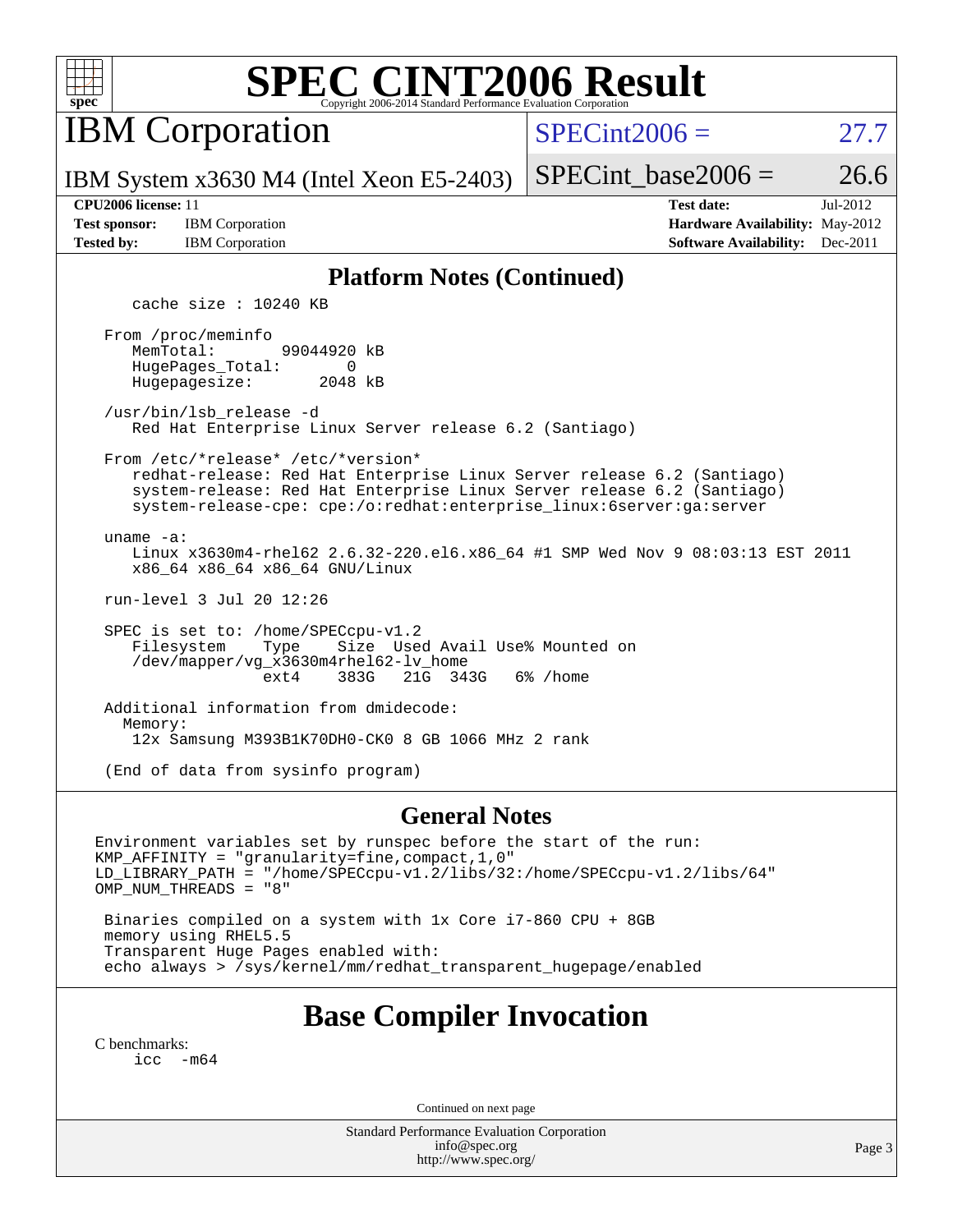| <b>SPEC CINT2006 Result</b><br>Copyright 2006-2014 Standard Performance Evaluation Corporation<br>$spec^*$                                                                                                                                                                                                                                                                                                                                                                    |                                                                                                               |  |  |  |  |  |  |  |  |
|-------------------------------------------------------------------------------------------------------------------------------------------------------------------------------------------------------------------------------------------------------------------------------------------------------------------------------------------------------------------------------------------------------------------------------------------------------------------------------|---------------------------------------------------------------------------------------------------------------|--|--|--|--|--|--|--|--|
| <b>IBM</b> Corporation                                                                                                                                                                                                                                                                                                                                                                                                                                                        | $SPECint2006 =$<br>27.7                                                                                       |  |  |  |  |  |  |  |  |
| IBM System x3630 M4 (Intel Xeon E5-2403)                                                                                                                                                                                                                                                                                                                                                                                                                                      | 26.6<br>$SPECint base2006 =$                                                                                  |  |  |  |  |  |  |  |  |
| CPU2006 license: 11<br><b>Test sponsor:</b><br><b>IBM</b> Corporation<br><b>Tested by:</b><br><b>IBM</b> Corporation                                                                                                                                                                                                                                                                                                                                                          | <b>Test date:</b><br>Jul-2012<br>Hardware Availability: May-2012<br><b>Software Availability:</b><br>Dec-2011 |  |  |  |  |  |  |  |  |
| <b>Base Compiler Invocation (Continued)</b><br>$C_{++}$ benchmarks:<br>$icpc$ $-m64$                                                                                                                                                                                                                                                                                                                                                                                          |                                                                                                               |  |  |  |  |  |  |  |  |
| <b>Base Portability Flags</b>                                                                                                                                                                                                                                                                                                                                                                                                                                                 |                                                                                                               |  |  |  |  |  |  |  |  |
| 400.perlbench: -DSPEC_CPU_LP64 -DSPEC_CPU_LINUX_X64<br>401.bzip2: -DSPEC_CPU_LP64<br>403.gcc: -DSPEC_CPU_LP64<br>429.mcf: -DSPEC_CPU_LP64<br>445.gobmk: -DSPEC_CPU_LP64<br>456.hmmer: - DSPEC_CPU_LP64<br>458.sjeng: -DSPEC_CPU_LP64<br>462.libquantum: - DSPEC_CPU_LP64 - DSPEC_CPU_LINUX<br>464.h264ref: -DSPEC_CPU_LP64<br>471.omnetpp: -DSPEC_CPU_LP64<br>473.astar: -DSPEC_CPU_LP64<br>483.xalancbmk: -DSPEC_CPU_LP64 -DSPEC_CPU_LINUX<br><b>Base Optimization Flags</b> |                                                                                                               |  |  |  |  |  |  |  |  |
| C benchmarks:<br>-xAVX -ipo -03 -no-prec-div -parallel -opt-prefetch -auto-p32                                                                                                                                                                                                                                                                                                                                                                                                |                                                                                                               |  |  |  |  |  |  |  |  |
| $C_{++}$ benchmarks:<br>-xAVX -ipo -03 -no-prec-div -opt-prefetch -auto-p32 -Wl,-z, muldefs<br>-L/smartheap -lsmartheap64                                                                                                                                                                                                                                                                                                                                                     |                                                                                                               |  |  |  |  |  |  |  |  |
| <b>Base Other Flags</b>                                                                                                                                                                                                                                                                                                                                                                                                                                                       |                                                                                                               |  |  |  |  |  |  |  |  |
| C benchmarks:                                                                                                                                                                                                                                                                                                                                                                                                                                                                 |                                                                                                               |  |  |  |  |  |  |  |  |
| 403.gcc: -Dalloca=_alloca                                                                                                                                                                                                                                                                                                                                                                                                                                                     |                                                                                                               |  |  |  |  |  |  |  |  |
| <b>Peak Compiler Invocation</b><br>C benchmarks (except as noted below):<br>icc<br>$-m64$<br>400.perlbench: icc -m32<br>445.gobmk: icc -m32<br>Continued on next page                                                                                                                                                                                                                                                                                                         |                                                                                                               |  |  |  |  |  |  |  |  |
| Standard Performance Evaluation Corporation<br>info@spec.org<br>http://www.spec.org/                                                                                                                                                                                                                                                                                                                                                                                          | Page 4                                                                                                        |  |  |  |  |  |  |  |  |
|                                                                                                                                                                                                                                                                                                                                                                                                                                                                               |                                                                                                               |  |  |  |  |  |  |  |  |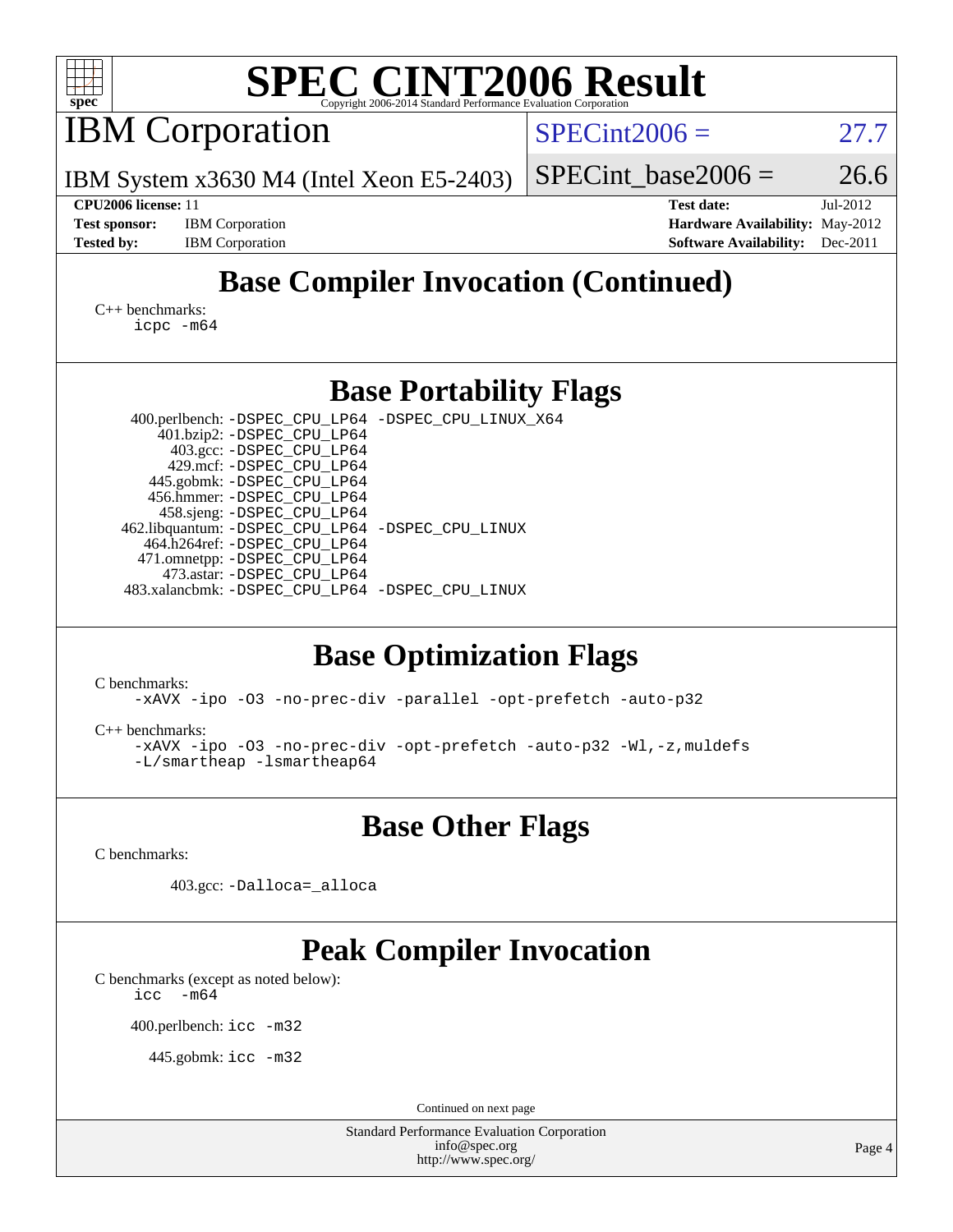

# **[SPEC CINT2006 Result](http://www.spec.org/auto/cpu2006/Docs/result-fields.html#SPECCINT2006Result)**

IBM Corporation

 $SPECint2006 = 27.7$  $SPECint2006 = 27.7$ 

IBM System x3630 M4 (Intel Xeon E5-2403)

**[Test sponsor:](http://www.spec.org/auto/cpu2006/Docs/result-fields.html#Testsponsor)** IBM Corporation **[Hardware Availability:](http://www.spec.org/auto/cpu2006/Docs/result-fields.html#HardwareAvailability)** May-2012

SPECint base2006 =  $26.6$ **[CPU2006 license:](http://www.spec.org/auto/cpu2006/Docs/result-fields.html#CPU2006license)** 11 **[Test date:](http://www.spec.org/auto/cpu2006/Docs/result-fields.html#Testdate)** Jul-2012

**[Tested by:](http://www.spec.org/auto/cpu2006/Docs/result-fields.html#Testedby)** IBM Corporation **[Software Availability:](http://www.spec.org/auto/cpu2006/Docs/result-fields.html#SoftwareAvailability)** Dec-2011

# **[Peak Compiler Invocation \(Continued\)](http://www.spec.org/auto/cpu2006/Docs/result-fields.html#PeakCompilerInvocation)**

464.h264ref: [icc -m32](http://www.spec.org/cpu2006/results/res2012q3/cpu2006-20120725-23851.flags.html#user_peakCCLD464_h264ref_intel_icc_a6a621f8d50482236b970c6ac5f55f93)

[C++ benchmarks \(except as noted below\):](http://www.spec.org/auto/cpu2006/Docs/result-fields.html#CXXbenchmarksexceptasnotedbelow) [icpc -m32](http://www.spec.org/cpu2006/results/res2012q3/cpu2006-20120725-23851.flags.html#user_CXXpeak_intel_icpc_4e5a5ef1a53fd332b3c49e69c3330699)

473.astar: [icpc -m64](http://www.spec.org/cpu2006/results/res2012q3/cpu2006-20120725-23851.flags.html#user_peakCXXLD473_astar_intel_icpc_64bit_fc66a5337ce925472a5c54ad6a0de310)

**[Peak Portability Flags](http://www.spec.org/auto/cpu2006/Docs/result-fields.html#PeakPortabilityFlags)**

 400.perlbench: [-DSPEC\\_CPU\\_LINUX\\_IA32](http://www.spec.org/cpu2006/results/res2012q3/cpu2006-20120725-23851.flags.html#b400.perlbench_peakCPORTABILITY_DSPEC_CPU_LINUX_IA32) 401.bzip2: [-DSPEC\\_CPU\\_LP64](http://www.spec.org/cpu2006/results/res2012q3/cpu2006-20120725-23851.flags.html#suite_peakPORTABILITY401_bzip2_DSPEC_CPU_LP64) 403.gcc: [-DSPEC\\_CPU\\_LP64](http://www.spec.org/cpu2006/results/res2012q3/cpu2006-20120725-23851.flags.html#suite_peakPORTABILITY403_gcc_DSPEC_CPU_LP64) 429.mcf: [-DSPEC\\_CPU\\_LP64](http://www.spec.org/cpu2006/results/res2012q3/cpu2006-20120725-23851.flags.html#suite_peakPORTABILITY429_mcf_DSPEC_CPU_LP64) 456.hmmer: [-DSPEC\\_CPU\\_LP64](http://www.spec.org/cpu2006/results/res2012q3/cpu2006-20120725-23851.flags.html#suite_peakPORTABILITY456_hmmer_DSPEC_CPU_LP64) 458.sjeng: [-DSPEC\\_CPU\\_LP64](http://www.spec.org/cpu2006/results/res2012q3/cpu2006-20120725-23851.flags.html#suite_peakPORTABILITY458_sjeng_DSPEC_CPU_LP64) 462.libquantum: [-DSPEC\\_CPU\\_LP64](http://www.spec.org/cpu2006/results/res2012q3/cpu2006-20120725-23851.flags.html#suite_peakPORTABILITY462_libquantum_DSPEC_CPU_LP64) [-DSPEC\\_CPU\\_LINUX](http://www.spec.org/cpu2006/results/res2012q3/cpu2006-20120725-23851.flags.html#b462.libquantum_peakCPORTABILITY_DSPEC_CPU_LINUX) 473.astar: [-DSPEC\\_CPU\\_LP64](http://www.spec.org/cpu2006/results/res2012q3/cpu2006-20120725-23851.flags.html#suite_peakPORTABILITY473_astar_DSPEC_CPU_LP64) 483.xalancbmk: [-DSPEC\\_CPU\\_LINUX](http://www.spec.org/cpu2006/results/res2012q3/cpu2006-20120725-23851.flags.html#b483.xalancbmk_peakCXXPORTABILITY_DSPEC_CPU_LINUX)

# **[Peak Optimization Flags](http://www.spec.org/auto/cpu2006/Docs/result-fields.html#PeakOptimizationFlags)**

[C benchmarks](http://www.spec.org/auto/cpu2006/Docs/result-fields.html#Cbenchmarks):

400.perlbench:  $-xAUX(pass 2)$  -prof-qen(pass 1) [-ipo](http://www.spec.org/cpu2006/results/res2012q3/cpu2006-20120725-23851.flags.html#user_peakPASS2_CFLAGSPASS2_LDCFLAGS400_perlbench_f-ipo)(pass 2) -03(pass 2) [-no-prec-div](http://www.spec.org/cpu2006/results/res2012q3/cpu2006-20120725-23851.flags.html#user_peakPASS2_CFLAGSPASS2_LDCFLAGS400_perlbench_f-no-prec-div)(pass 2) [-prof-use](http://www.spec.org/cpu2006/results/res2012q3/cpu2006-20120725-23851.flags.html#user_peakPASS2_CFLAGSPASS2_LDCFLAGS400_perlbench_prof_use_bccf7792157ff70d64e32fe3e1250b55)(pass 2) [-opt-prefetch](http://www.spec.org/cpu2006/results/res2012q3/cpu2006-20120725-23851.flags.html#user_peakCOPTIMIZE400_perlbench_f-opt-prefetch) [-ansi-alias](http://www.spec.org/cpu2006/results/res2012q3/cpu2006-20120725-23851.flags.html#user_peakCOPTIMIZE400_perlbench_f-ansi-alias) 401.bzip2: [-xAVX](http://www.spec.org/cpu2006/results/res2012q3/cpu2006-20120725-23851.flags.html#user_peakPASS2_CFLAGSPASS2_LDCFLAGS401_bzip2_f-xAVX)(pass 2) [-prof-gen](http://www.spec.org/cpu2006/results/res2012q3/cpu2006-20120725-23851.flags.html#user_peakPASS1_CFLAGSPASS1_LDCFLAGS401_bzip2_prof_gen_e43856698f6ca7b7e442dfd80e94a8fc)(pass 1) [-ipo](http://www.spec.org/cpu2006/results/res2012q3/cpu2006-20120725-23851.flags.html#user_peakPASS2_CFLAGSPASS2_LDCFLAGS401_bzip2_f-ipo)(pass 2) [-O3](http://www.spec.org/cpu2006/results/res2012q3/cpu2006-20120725-23851.flags.html#user_peakPASS2_CFLAGSPASS2_LDCFLAGS401_bzip2_f-O3)(pass 2) [-no-prec-div](http://www.spec.org/cpu2006/results/res2012q3/cpu2006-20120725-23851.flags.html#user_peakCOPTIMIZEPASS2_CFLAGSPASS2_LDCFLAGS401_bzip2_f-no-prec-div) [-prof-use](http://www.spec.org/cpu2006/results/res2012q3/cpu2006-20120725-23851.flags.html#user_peakPASS2_CFLAGSPASS2_LDCFLAGS401_bzip2_prof_use_bccf7792157ff70d64e32fe3e1250b55)(pass 2) [-auto-ilp32](http://www.spec.org/cpu2006/results/res2012q3/cpu2006-20120725-23851.flags.html#user_peakCOPTIMIZE401_bzip2_f-auto-ilp32) [-opt-prefetch](http://www.spec.org/cpu2006/results/res2012q3/cpu2006-20120725-23851.flags.html#user_peakCOPTIMIZE401_bzip2_f-opt-prefetch) [-ansi-alias](http://www.spec.org/cpu2006/results/res2012q3/cpu2006-20120725-23851.flags.html#user_peakCOPTIMIZE401_bzip2_f-ansi-alias) 403.gcc: [-xAVX](http://www.spec.org/cpu2006/results/res2012q3/cpu2006-20120725-23851.flags.html#user_peakCOPTIMIZE403_gcc_f-xAVX) [-ipo](http://www.spec.org/cpu2006/results/res2012q3/cpu2006-20120725-23851.flags.html#user_peakCOPTIMIZE403_gcc_f-ipo) [-O3](http://www.spec.org/cpu2006/results/res2012q3/cpu2006-20120725-23851.flags.html#user_peakCOPTIMIZE403_gcc_f-O3) [-no-prec-div](http://www.spec.org/cpu2006/results/res2012q3/cpu2006-20120725-23851.flags.html#user_peakCOPTIMIZE403_gcc_f-no-prec-div) [-inline-calloc](http://www.spec.org/cpu2006/results/res2012q3/cpu2006-20120725-23851.flags.html#user_peakCOPTIMIZE403_gcc_f-inline-calloc) [-opt-malloc-options=3](http://www.spec.org/cpu2006/results/res2012q3/cpu2006-20120725-23851.flags.html#user_peakCOPTIMIZE403_gcc_f-opt-malloc-options_13ab9b803cf986b4ee62f0a5998c2238) [-auto-ilp32](http://www.spec.org/cpu2006/results/res2012q3/cpu2006-20120725-23851.flags.html#user_peakCOPTIMIZE403_gcc_f-auto-ilp32)  $429$ .mcf: basepeak = yes 445.gobmk: [-xAVX](http://www.spec.org/cpu2006/results/res2012q3/cpu2006-20120725-23851.flags.html#user_peakPASS2_CFLAGSPASS2_LDCFLAGS445_gobmk_f-xAVX)(pass 2) [-prof-gen](http://www.spec.org/cpu2006/results/res2012q3/cpu2006-20120725-23851.flags.html#user_peakPASS1_CFLAGSPASS1_LDCFLAGS445_gobmk_prof_gen_e43856698f6ca7b7e442dfd80e94a8fc)(pass 1) [-prof-use](http://www.spec.org/cpu2006/results/res2012q3/cpu2006-20120725-23851.flags.html#user_peakPASS2_CFLAGSPASS2_LDCFLAGS445_gobmk_prof_use_bccf7792157ff70d64e32fe3e1250b55)(pass 2) [-ansi-alias](http://www.spec.org/cpu2006/results/res2012q3/cpu2006-20120725-23851.flags.html#user_peakCOPTIMIZE445_gobmk_f-ansi-alias) 456.hmmer: [-xAVX](http://www.spec.org/cpu2006/results/res2012q3/cpu2006-20120725-23851.flags.html#user_peakCOPTIMIZE456_hmmer_f-xAVX) [-ipo](http://www.spec.org/cpu2006/results/res2012q3/cpu2006-20120725-23851.flags.html#user_peakCOPTIMIZE456_hmmer_f-ipo) [-O3](http://www.spec.org/cpu2006/results/res2012q3/cpu2006-20120725-23851.flags.html#user_peakCOPTIMIZE456_hmmer_f-O3) [-no-prec-div](http://www.spec.org/cpu2006/results/res2012q3/cpu2006-20120725-23851.flags.html#user_peakCOPTIMIZE456_hmmer_f-no-prec-div) [-unroll2](http://www.spec.org/cpu2006/results/res2012q3/cpu2006-20120725-23851.flags.html#user_peakCOPTIMIZE456_hmmer_f-unroll_784dae83bebfb236979b41d2422d7ec2) [-auto-ilp32](http://www.spec.org/cpu2006/results/res2012q3/cpu2006-20120725-23851.flags.html#user_peakCOPTIMIZE456_hmmer_f-auto-ilp32) [-ansi-alias](http://www.spec.org/cpu2006/results/res2012q3/cpu2006-20120725-23851.flags.html#user_peakCOPTIMIZE456_hmmer_f-ansi-alias) 458.sjeng: [-xAVX](http://www.spec.org/cpu2006/results/res2012q3/cpu2006-20120725-23851.flags.html#user_peakPASS2_CFLAGSPASS2_LDCFLAGS458_sjeng_f-xAVX)(pass 2) [-prof-gen](http://www.spec.org/cpu2006/results/res2012q3/cpu2006-20120725-23851.flags.html#user_peakPASS1_CFLAGSPASS1_LDCFLAGS458_sjeng_prof_gen_e43856698f6ca7b7e442dfd80e94a8fc)(pass 1) [-ipo](http://www.spec.org/cpu2006/results/res2012q3/cpu2006-20120725-23851.flags.html#user_peakPASS2_CFLAGSPASS2_LDCFLAGS458_sjeng_f-ipo)(pass 2) [-O3](http://www.spec.org/cpu2006/results/res2012q3/cpu2006-20120725-23851.flags.html#user_peakPASS2_CFLAGSPASS2_LDCFLAGS458_sjeng_f-O3)(pass 2) [-no-prec-div](http://www.spec.org/cpu2006/results/res2012q3/cpu2006-20120725-23851.flags.html#user_peakPASS2_CFLAGSPASS2_LDCFLAGS458_sjeng_f-no-prec-div)(pass 2) [-prof-use](http://www.spec.org/cpu2006/results/res2012q3/cpu2006-20120725-23851.flags.html#user_peakPASS2_CFLAGSPASS2_LDCFLAGS458_sjeng_prof_use_bccf7792157ff70d64e32fe3e1250b55)(pass 2) [-unroll4](http://www.spec.org/cpu2006/results/res2012q3/cpu2006-20120725-23851.flags.html#user_peakCOPTIMIZE458_sjeng_f-unroll_4e5e4ed65b7fd20bdcd365bec371b81f)

Continued on next page

Standard Performance Evaluation Corporation [info@spec.org](mailto:info@spec.org) <http://www.spec.org/>